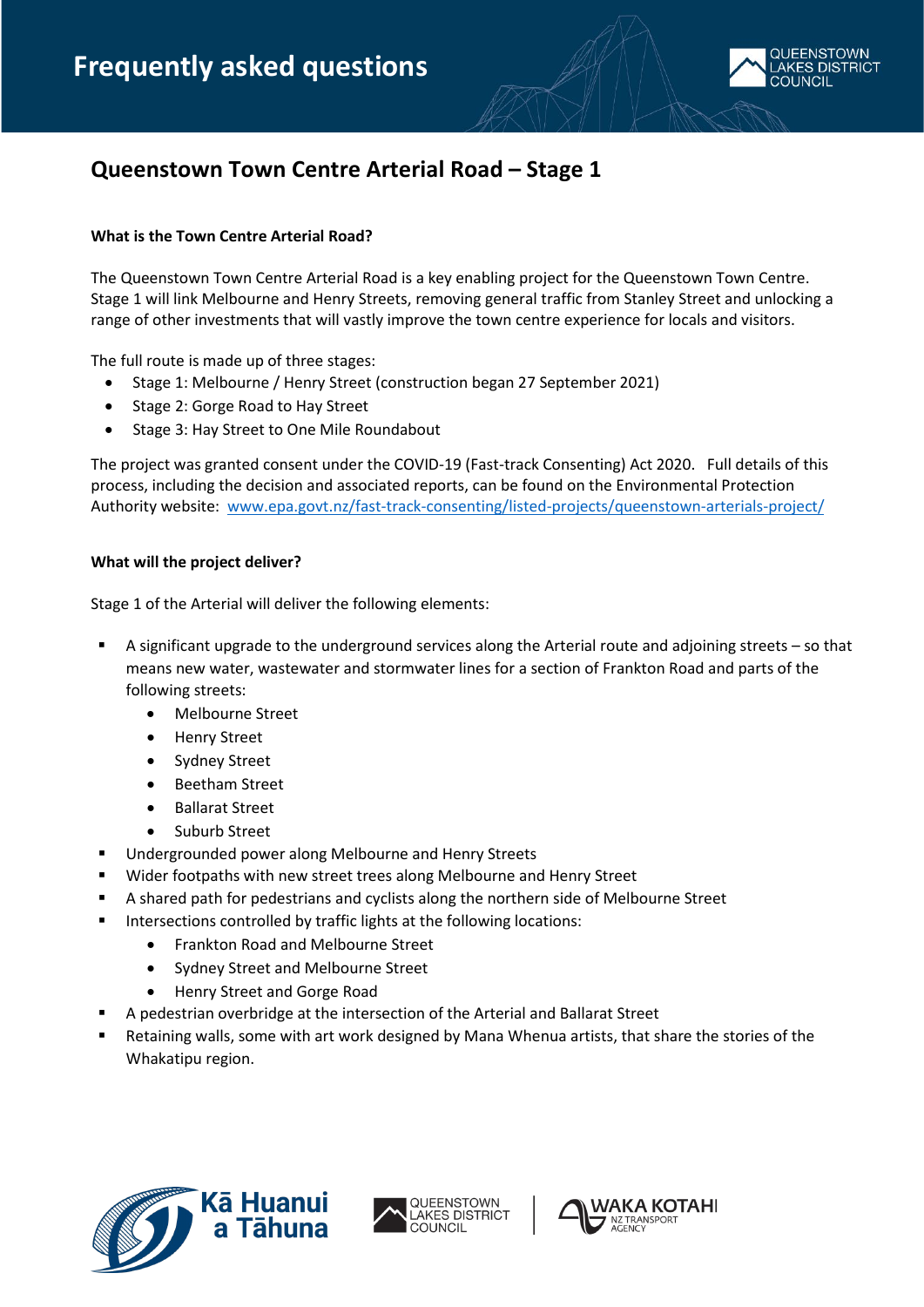

## **Where does this project originate?**

The need to look at an alternative roading solution to address traffic and congestion in the town centre has been identified in a number of strategies and studies since the early 2000s including the 2005 FutureLinks Transport and Parking Strategy, 2008 and 2014 Inner Links Study and 2017 Queenstown Town Centre Masterplan Town Centre Arterials indicative business case. All of these strategies and studies have been subject to community engagement, highlighting that this is a project that already has a reasonably high profile across the district.

## **How much will the project cost and who's paying for it?**

The budget for the design and construction of Stage 1 of the Arterial is \$86.5 million.

QLDC is funding \$36.5 million and the New Zealand Government, via Crown Infrastructure Partners, is funding \$50 million.

## **How will the project be delivered?**

The project is being delivered by Kā Huanui a Tāhuna, an alliance formed by QLDC and Waka Kotahi New Zealand Transport Agency, along with two construction companies and two design companies, Downer NZ, Fulton Hogan, Beca and WSP.

# **How long will it take?**

We are planning to have Stage 1 of the Arterial complete by mid-2024. Some enabling works began on 1 July 2021 – so that makes a three-year construction programme.

# **Why can't you work 24/7 to get the job done faster?**

The alignment of the Arterial goes through a neighbourhood that is entirely residential properties or visitor accommodation – places that people sleep. QLDC's district plan includes hours of work and maximum noise limits that are compatible with people sleeping and enjoying respite from construction activity. The Arterial construction crew will work within these specified hours and noise limits.

#### **What traffic disruptions can we expect during construction?**

Stage 1 of the Arterial connects into Queenstown's road network at two busy intersections – Frankton Road/Melbourne Street and Henry Street/Gorge Road. Both of these intersections will be completely rebuilt and traffic lights will be installed. There be a lot of visible disruption while each of these intersections are under construction. The Frankton Road/Melbourne Street intersection will be under construction from March 2022 until late-2023, while the Henry Street/Gorge Road intersection will be underway from May to December 2022 and again from June until December 2023.





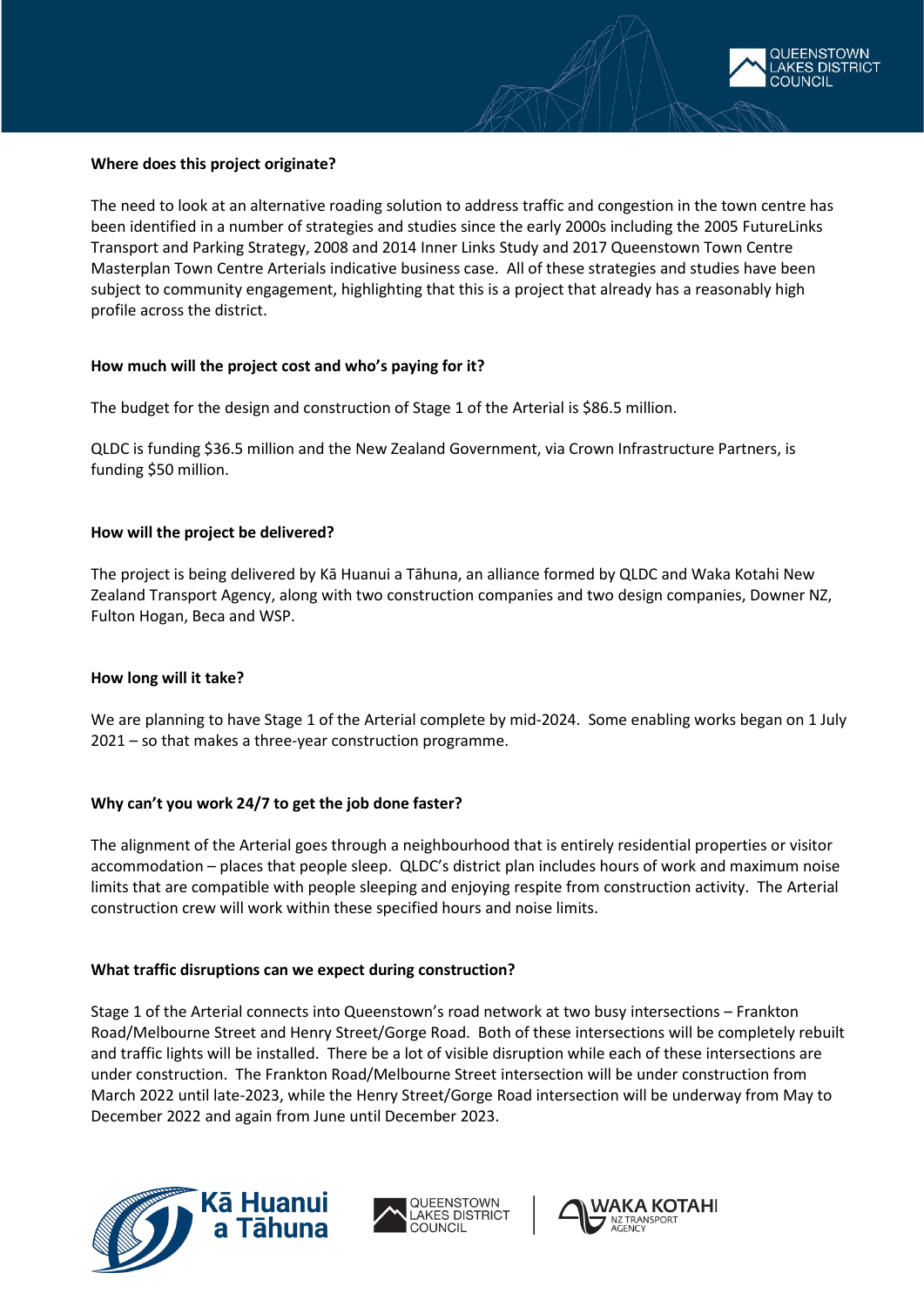

There will be lots of cones and barriers and the speed limit will be reduced to 30km per hour. Please allow extra time for journeys that take you through these parts of town.

There will also be localised traffic disruption experienced by people at various times on all the other roads that form, or are connected to the Arterial.

## **I live along the route, what are the key disruptions I can expect during construction?**

Temporary changes to vehicle access are likely to be the most disruptive thing that you will experience. Unfortunately, when new underground services are being laid, there will be times when getting your car in and out of your driveway won't be possible. We'll keep that time as short as possible, but please bear with us.

Some streets will be closed to through-traffic from time to time – so you may not be able to take your usual route.

Construction is quite noisy. The district plan sets noise limits and we'll be monitoring our noise levels regularly to make sure we're working within those limits. Work will mostly be completed between 7.30am and 6.00pm, Monday – Friday.

We'll be building some large retaining walls that will use large piling rigs to get the piles in. This may cause some vibration that you feel inside your home. We will be monitoring vibration levels and do not anticipate any damage to buildings or properties.

We'll make sure your rubbish bins can be emptied each week – pop them out in the usual spot and we'll move them to a spot where the trucks can empty them – and bring your empty bin back to where you left it.

# **Will carparking be removed?**

At times during construction, car parking spaces on the streets below will be unavailable. We will stay in touch with local residents and accommodation providers when there are temporary changes to on-street parking spaces along these streets:

- **Melbourne Street**
- **Suburb Street**
- **Sydney Street**
- Beetham Street
- Ballarat Street
- **Henry Street**

When Stage 1 of the Arterial is complete, the number and location of parking spaces on the following streets will be similar to before the project began:

- Suburb Street
- Sydney Street
- Beetham Street





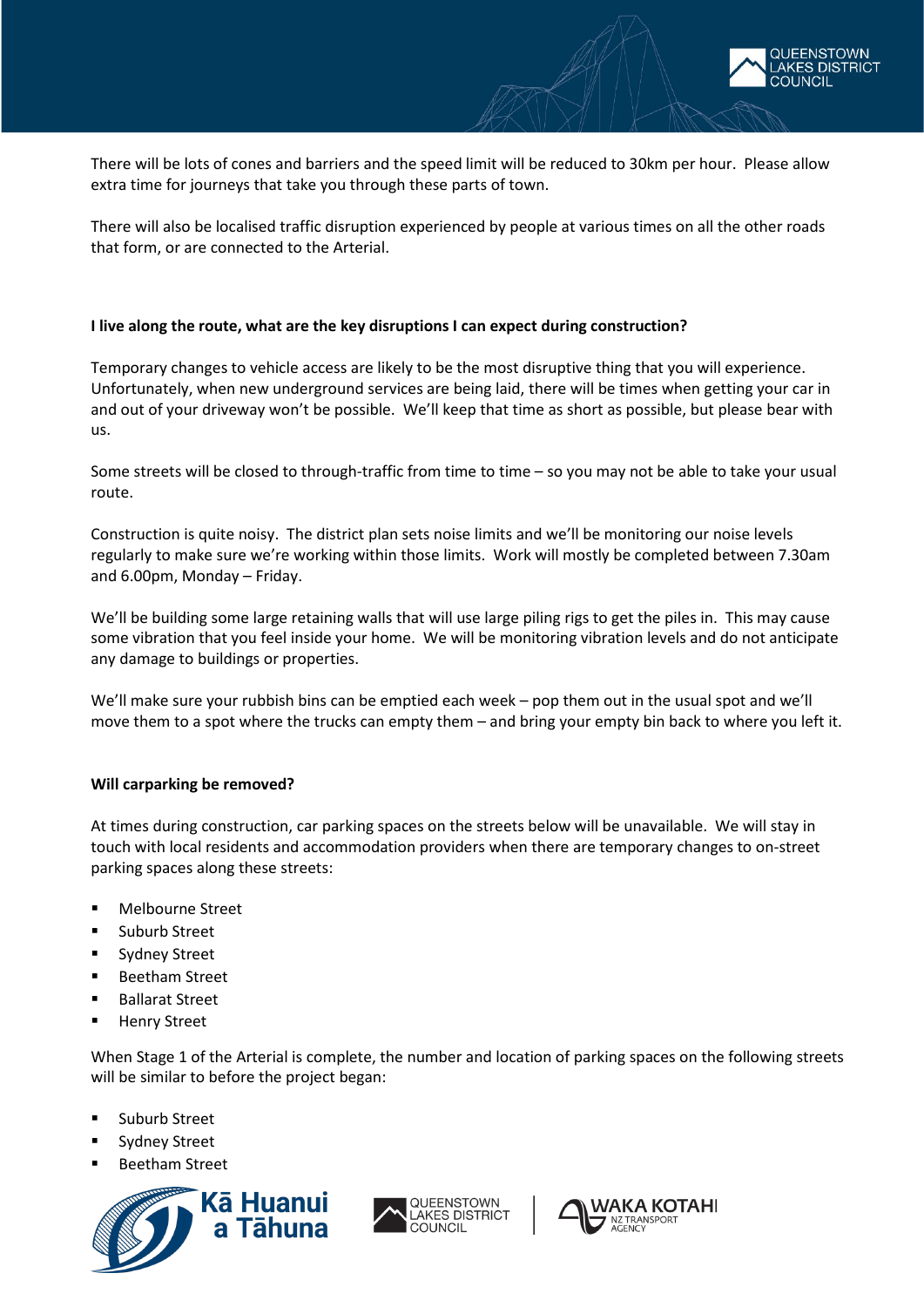

Ballarat Street

Most of the parking spaces on Melbourne Street and Henry Street will be removed.

## **Are there still plans to demolish the Memorial Centre?**

The full recommended Town Centre Arterial route is not without its challenges.

Stage 2 will involve the demolition of the existing Queenstown Memorial Centre facility.

The Memorial Centre is part of the fabric of the performing arts and returned services community and the Council is committed to proactively working together on a solution for a replacement facility.

It is a condition of the designation that the Memorial Centre cannot be demolished (effectively Stage 2 of the road cannot be constructed) until Council has, through its Ten Year Plan process, and after further consultation with users, confirmed a timeframe, funding and programme for the construction of new facilities.

The Council plans to engage with existing users of the facilities later in the year.

## **How will it look when it's finished?**

Renders and plans can be found a[t www.qldc.govt.nz/your-council/major-projects/queenstown-town-centre](http://www.qldc.govt.nz/your-council/major-projects/queenstown-town-centre-arterial)[arterial](http://www.qldc.govt.nz/your-council/major-projects/queenstown-town-centre-arterial)

#### **How does the Arterial Road tie in with the work planned as part of the NZ Upgrade Programme?**

There is a key interface between the Arterial Road and the NZ Upgrade Programme at the intersection of Frankton Road and Melbourne Street. This intersection will become controlled by traffic lights to improve safety for pedestrians and cyclists. It will also include measures to prioritise public transport. The NZ Upgrade Programme will apply the same principles to a number of intersections along SH6/6A.

# **My kids go to St Joseph's school – where do I drop them off?**

From early-March 2022 until late 2023 the kiss and drop parking spaces for St Joseph's School will be located on Hallenstein Street – please see the map below. Once the Arterial Road is completed, the kiss and drop spaces will be relocated to their original spot on Beetham Street.





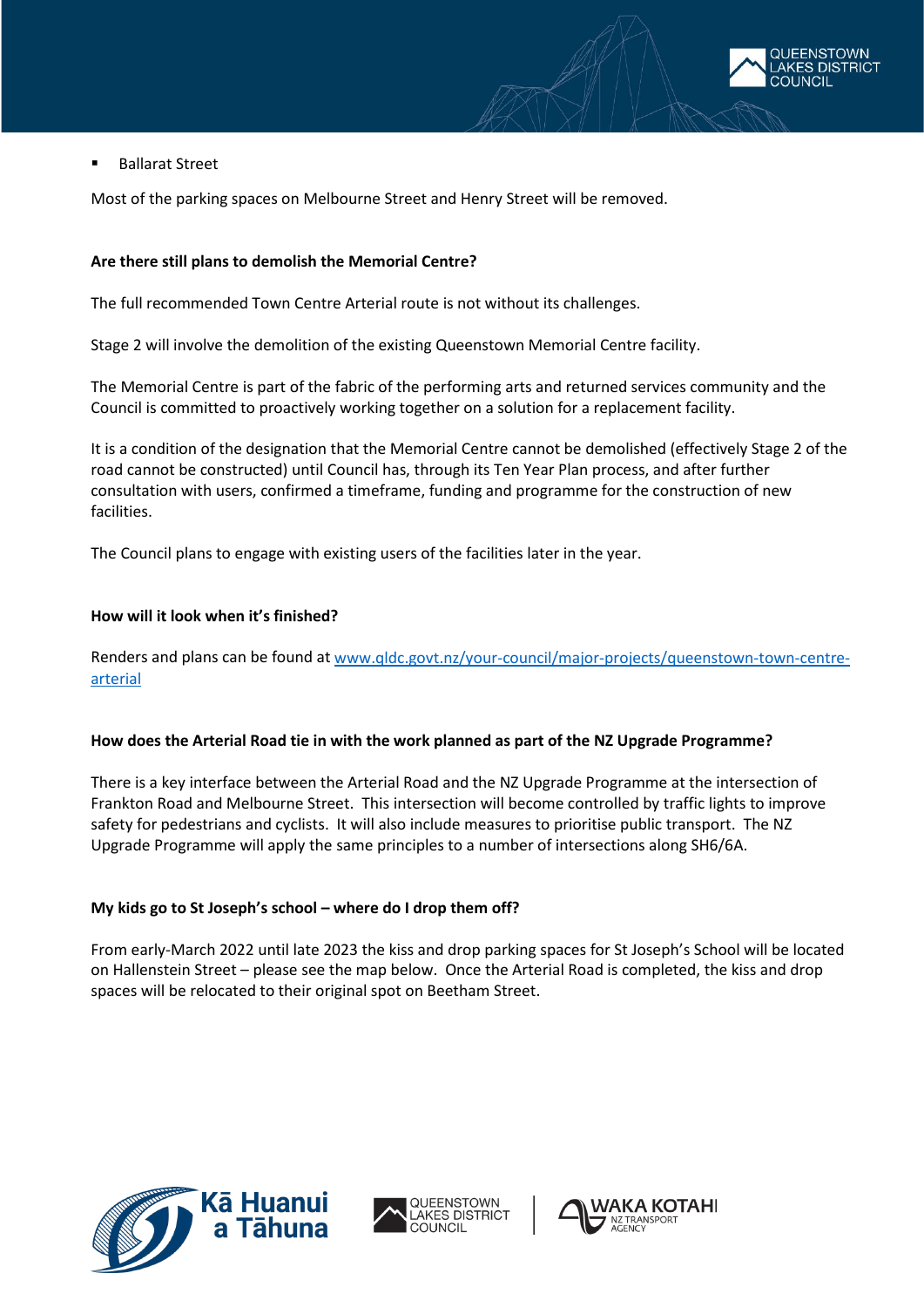



# **I attend services at St Joseph's church – where do I park?**

During construction of the Arterial Road, there will be quite a lot of disruption around St Joseph's church. We will stay in touch with the parish regarding the best place for parishioners and others attending church services to park. Once construction is complete, dedicated parking spaces for St Joseph's church visitors will be available on Melbourne Street.

#### **Won't the new road cut off Queenstown Hill? How will residents up there walk in to town?**

Queenstown Hill will still be well-connected to the town centre – every street between the two areas will still be connected for pedestrians, so you can continue to take your normal route.

If Ballarat Street is your preferred route, your journey will take you across the pedestrian overbridge and you'll be able to experience stunning views of the town centre and Lake Whakatipu.

During construction there may be temporary footpath closures that mean you'll need to cross to the other side of the street – but there will still be a simple route into town and back.

#### **What are the accessible routes along and across the Arterial Road?**

Both sides of the Arterial Road (currently Melbourne Street and Henry Street) will have wide, safe footpaths. Sydney Street and Ballarat Street will both provide safe and fully accessible routes between the Arterial Road and the town centre. Stairs on the lower side of Beetham Street mean it will not be a fully accessible route.